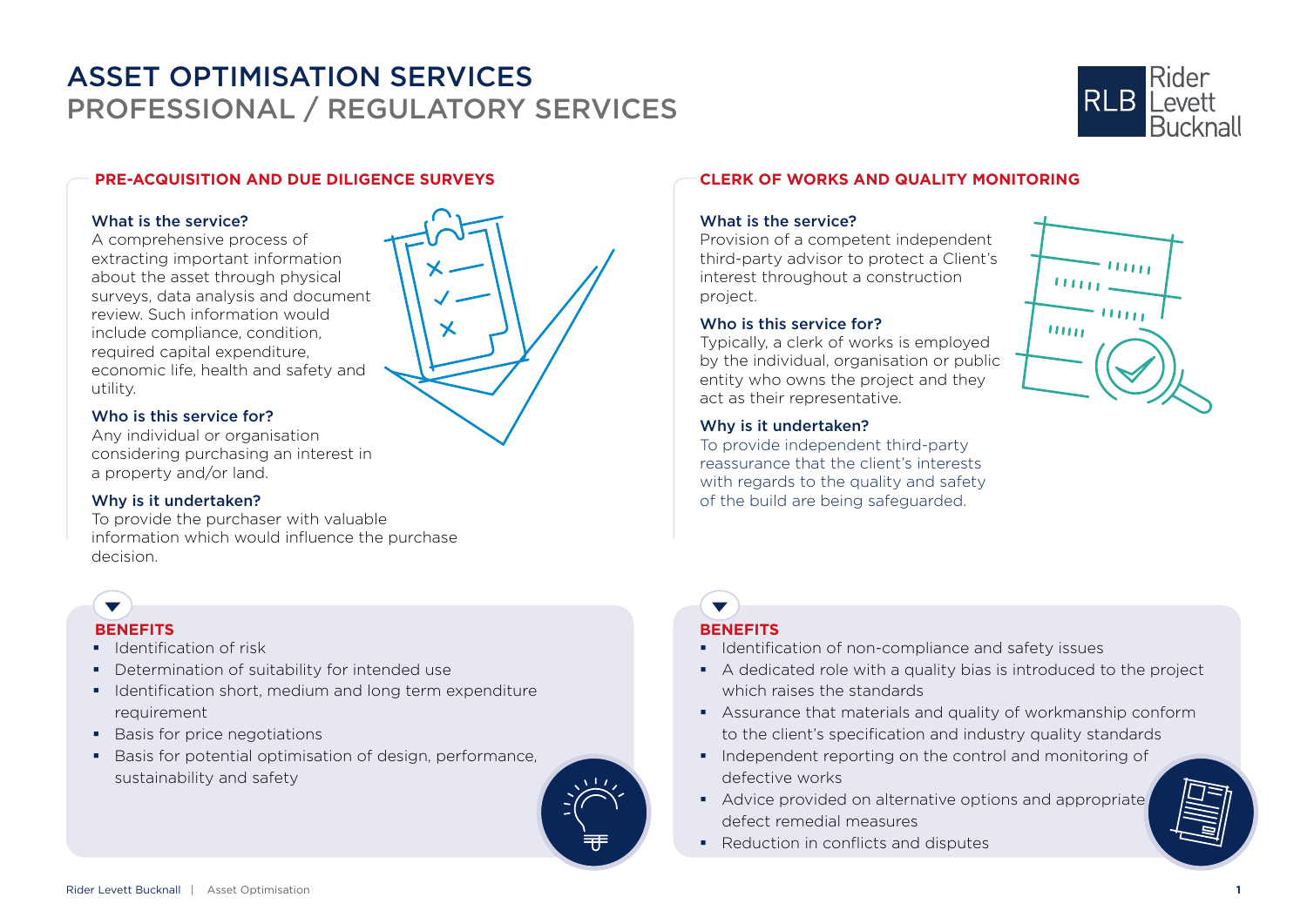

 $\Box$ 

## **DILAPIDATIONS**

## What is the service?

Client representation in identification, recording, pricing and negotiating breaches of lease covenants, required to be remedied at the end of a lease.

## Who is this service for?

RLB provide representation for both Landlords and Tenants, across all use classes.

## Why is it undertaken?

To ensure that the property is maintained in the physical state it should have been had the Tenant complied with all lease obligations.



## **HANDOVER AND DEFECT LIABILITY PERIOD (DLP) MANAGEMENT**

## What is the service?

The provision of a dedicated resource to manage the handover and/ or defect liability period process, ensuring that the works have been completed in accordance with the contractual obligations.

## Who is this service for?

Owners, developers, property managers and jointly owned property community managers.

## Why is it undertaken?

Very often haste and a lack of effective management during the handover process results in acceptance of inferior workmanship and poor quality as-built documentation which have a detrimental effect on the ongoing operation of the asset.

## **BENEFITS**

 $\blacktriangledown$ 

- Clear and concise advice
- **Professional negotiation**
- **Fully quantified and evaluated dilapidations claim**
- Maintenance of the property in a leasable condition
- Reduced vacancy periods



## **BENEFITS**

- Clearly defined handover and DLP process
- **Efficient data and knowledge transfer**
- **Better quality as-built documentation**
- **IDENTIFICATE:** Identification and remedy of snags and more significant defects
- Provide the best foundation for the ongoing operation and maintenance

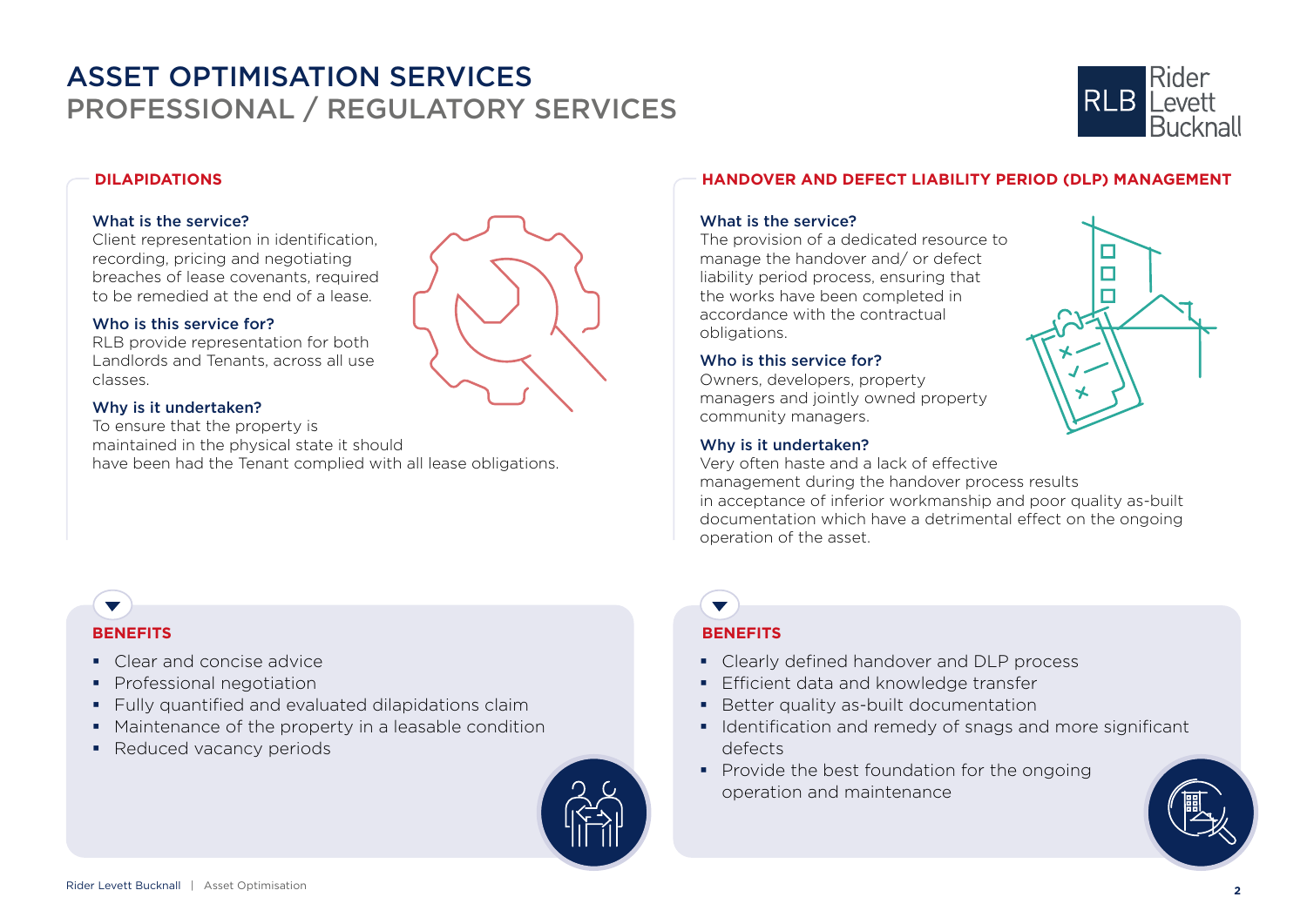

0 O **DD**  $\Box$ 

## **REINSTATEMENT COST ASSESSMENT (RCA)**

## What is the service?

Professional evaluation of the costs associated with the demolition and re-construction of a built asset. A major review should be undertaken every three years or when the property undergoes a significant alteration.



## Who is this service for?

Any individual, organisation or public entity who owns property or is responsible for procuring property insurance.

## Why is it undertaken?

Having an accurate RCA undertaken on your property will ensure that you have the correct level of insurance cover and will not be financially exposed in the event of a disaster.

## $\blacktriangledown$ **BENEFITS**

- **Professional RICS compliant report accepted by insurance** providers
- **•** Demonstrates duty of care
- **Prevents under insuring**
- **Prevents over insuring and higher premiums**
- **Faster claim settlement**



## **LIFE CYCLE COSTING**

## What is the service?

Life cycle costing is the process of quantifying the costs associated with a constructed asset, system or component, over a defined period of analysis.

## Who is this service for?

Any individual, organisation or public entity who owns property and any other stakeholder with an interest in long term operation of assets.

## Why is it undertaken?

Operating and maintenance costs of assets amount to several times the initial capital cost of assets therefore it is important to factor this in when considering any capital investment.

## **BENEFITS**

 $\blacktriangledown$ 

- **Enables more informed and better decision making**
- Optmisation of the costs of ownership through analysis of capital and operating costs
- **Enables accurate budgeting of future expenditure**
- **Informs future maintenance planning**
- Achieves associated green building certification credits for LEED, Estidama & BREEAM